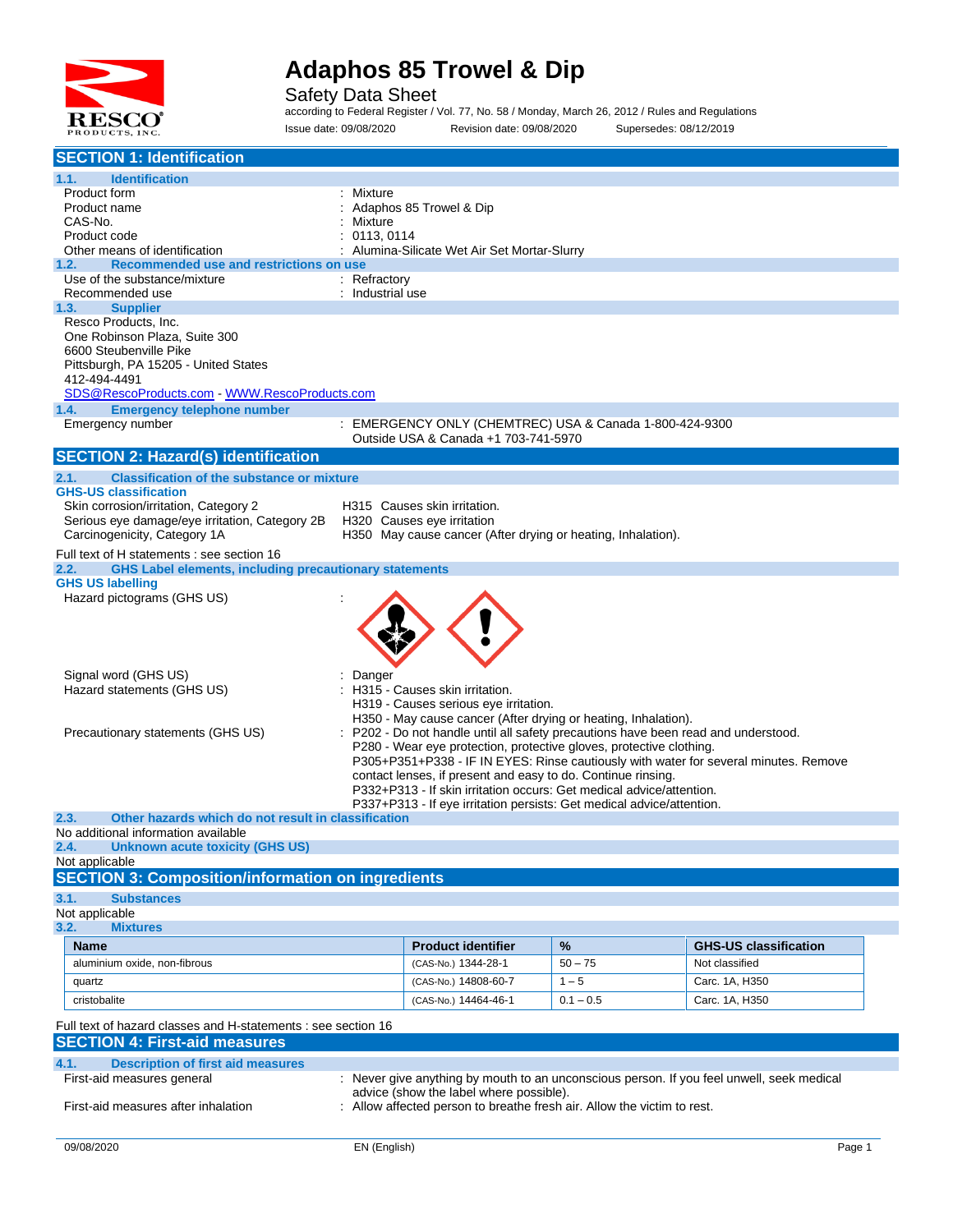Safety Data Sheet

| First-aid measures after skin contact                                                                                                               | : Gently wash with plenty of soap and water. Take off contaminated clothing and wash it before                                                  |  |  |  |
|-----------------------------------------------------------------------------------------------------------------------------------------------------|-------------------------------------------------------------------------------------------------------------------------------------------------|--|--|--|
| First-aid measures after eye contact                                                                                                                | reuse.<br>: IF IN EYES: Rinse cautiously with water for several minutes. Remove contact lenses, if present                                      |  |  |  |
|                                                                                                                                                     | and easy to do. Continue rinsing.                                                                                                               |  |  |  |
| First-aid measures after ingestion                                                                                                                  | : Rinse mouth. Do NOT induce vomiting. Obtain emergency medical attention.                                                                      |  |  |  |
| 4.2.<br>Most important symptoms and effects (acute and delayed)<br>Potential adverse human health effects and                                       | : Based on available data, the classification criteria are not met.                                                                             |  |  |  |
| symptoms                                                                                                                                            |                                                                                                                                                 |  |  |  |
| Symptoms/effects after inhalation                                                                                                                   | : After drying or heating. May cause cancer by inhalation. Danger of serious damage to health by<br>prolonged exposure through inhalation.      |  |  |  |
| Symptoms/effects after skin contact<br>Symptoms/effects after eye contact                                                                           | : Causes skin irritation.                                                                                                                       |  |  |  |
| Immediate medical attention and special treatment, if necessary<br>4.3.                                                                             | : Causes serious eye irritation.                                                                                                                |  |  |  |
| No additional information available                                                                                                                 |                                                                                                                                                 |  |  |  |
| <b>SECTION 5: Fire-fighting measures</b>                                                                                                            |                                                                                                                                                 |  |  |  |
| Suitable (and unsuitable) extinguishing media<br>5.1.                                                                                               |                                                                                                                                                 |  |  |  |
| Suitable extinguishing media                                                                                                                        | : Use extinguishing media appropriate for surrounding fire.                                                                                     |  |  |  |
| Unsuitable extinguishing media                                                                                                                      | : In case of fire, all extinguishing media allowed.                                                                                             |  |  |  |
| 5.2.<br>Specific hazards arising from the chemical<br>Fire hazard                                                                                   | : Not flammable.                                                                                                                                |  |  |  |
| Special protective equipment and precautions for fire-fighters<br>5.3.                                                                              |                                                                                                                                                 |  |  |  |
| Firefighting instructions                                                                                                                           | : Exercise caution when fighting any chemical fire. Prevent fire fighting water from entering the<br>environment.                               |  |  |  |
| Protection during firefighting                                                                                                                      | : Do not enter fire area without proper protective equipment, including respiratory protection.                                                 |  |  |  |
| <b>SECTION 6: Accidental release measures</b>                                                                                                       |                                                                                                                                                 |  |  |  |
| Personal precautions, protective equipment and emergency procedures<br>6.1.                                                                         |                                                                                                                                                 |  |  |  |
| 6.1.1.<br>For non-emergency personnel<br>Emergency procedures                                                                                       |                                                                                                                                                 |  |  |  |
| 6.1.2.<br>For emergency responders                                                                                                                  | : If spilled, may cause the floor to be slippery.                                                                                               |  |  |  |
| Protective equipment                                                                                                                                | Equip cleanup crew with proper protection.                                                                                                      |  |  |  |
| Emergency procedures                                                                                                                                | : Stop release.                                                                                                                                 |  |  |  |
| <b>Environmental precautions</b><br>6.2.<br>Prevent entry to sewers and public waters. Notify authorities if liquid enters sewers or public waters. |                                                                                                                                                 |  |  |  |
| Methods and material for containment and cleaning up<br>6.3.                                                                                        |                                                                                                                                                 |  |  |  |
| For containment                                                                                                                                     | : Plug the leak, cut off the supply.                                                                                                            |  |  |  |
| Methods for cleaning up                                                                                                                             | : Soak up spills with inert solids, such as clay or diatomaceous earth as soon as possible. Collect<br>spillage.                                |  |  |  |
| <b>Reference to other sections</b><br>6.4.                                                                                                          |                                                                                                                                                 |  |  |  |
| See Heading 8. Exposure controls and personal protection.<br><b>SECTION 7: Handling and storage</b>                                                 |                                                                                                                                                 |  |  |  |
|                                                                                                                                                     |                                                                                                                                                 |  |  |  |
| <b>Precautions for safe handling</b><br>7.1.<br>Precautions for safe handling                                                                       | : Avoid contact with eyes. Avoid contact with skin.                                                                                             |  |  |  |
| Hygiene measures                                                                                                                                    | : Wash hands and other exposed areas with mild soap and water before eating, drinking or<br>smoking and when leaving work.                      |  |  |  |
| Conditions for safe storage, including any incompatibilities<br>7.2.                                                                                |                                                                                                                                                 |  |  |  |
| Storage conditions                                                                                                                                  | : Store in original container. Keep container closed when not in use.<br>: Strong bases. Strong acids.                                          |  |  |  |
| Incompatible products<br><b>SECTION 8: Exposure controls/personal protection</b>                                                                    |                                                                                                                                                 |  |  |  |
|                                                                                                                                                     |                                                                                                                                                 |  |  |  |
| 8.1.<br><b>Control parameters</b>                                                                                                                   |                                                                                                                                                 |  |  |  |
| <b>Adaphos 85 Trowel &amp; Dip (Mixture)</b>                                                                                                        |                                                                                                                                                 |  |  |  |
| No additional information available                                                                                                                 |                                                                                                                                                 |  |  |  |
| aluminium oxide, non-fibrous (1344-28-1)                                                                                                            |                                                                                                                                                 |  |  |  |
| <b>USA - ACGIH - Occupational Exposure Limits</b>                                                                                                   |                                                                                                                                                 |  |  |  |
| ACGIH TWA (mg/m <sup>3</sup> )                                                                                                                      | 1 mg/m <sup>3</sup> respirable dust                                                                                                             |  |  |  |
| cristobalite (14464-46-1)                                                                                                                           |                                                                                                                                                 |  |  |  |
| <b>USA - ACGIH - Occupational Exposure Limits</b>                                                                                                   |                                                                                                                                                 |  |  |  |
| ACGIH TWA (mg/m <sup>3</sup> )                                                                                                                      | $0.025$ mg/m <sup>3</sup> respirable dust                                                                                                       |  |  |  |
| <b>USA - OSHA - Occupational Exposure Limits</b>                                                                                                    |                                                                                                                                                 |  |  |  |
| OSHA PEL (TWA) (mg/m <sup>3</sup> )                                                                                                                 |                                                                                                                                                 |  |  |  |
|                                                                                                                                                     | 0.05 mg/m <sup>3</sup> respirable dust                                                                                                          |  |  |  |
|                                                                                                                                                     |                                                                                                                                                 |  |  |  |
| quartz (14808-60-7)                                                                                                                                 |                                                                                                                                                 |  |  |  |
| <b>USA - ACGIH - Occupational Exposure Limits</b>                                                                                                   |                                                                                                                                                 |  |  |  |
| ACGIH TWA (mg/m <sup>3</sup> )                                                                                                                      | 0.025 mg/m <sup>3</sup> (Silica-Crystalline Quartz; USA; Time-weighted average exposure limit 8<br>h; TLV - Adopted Value; Respirable fraction) |  |  |  |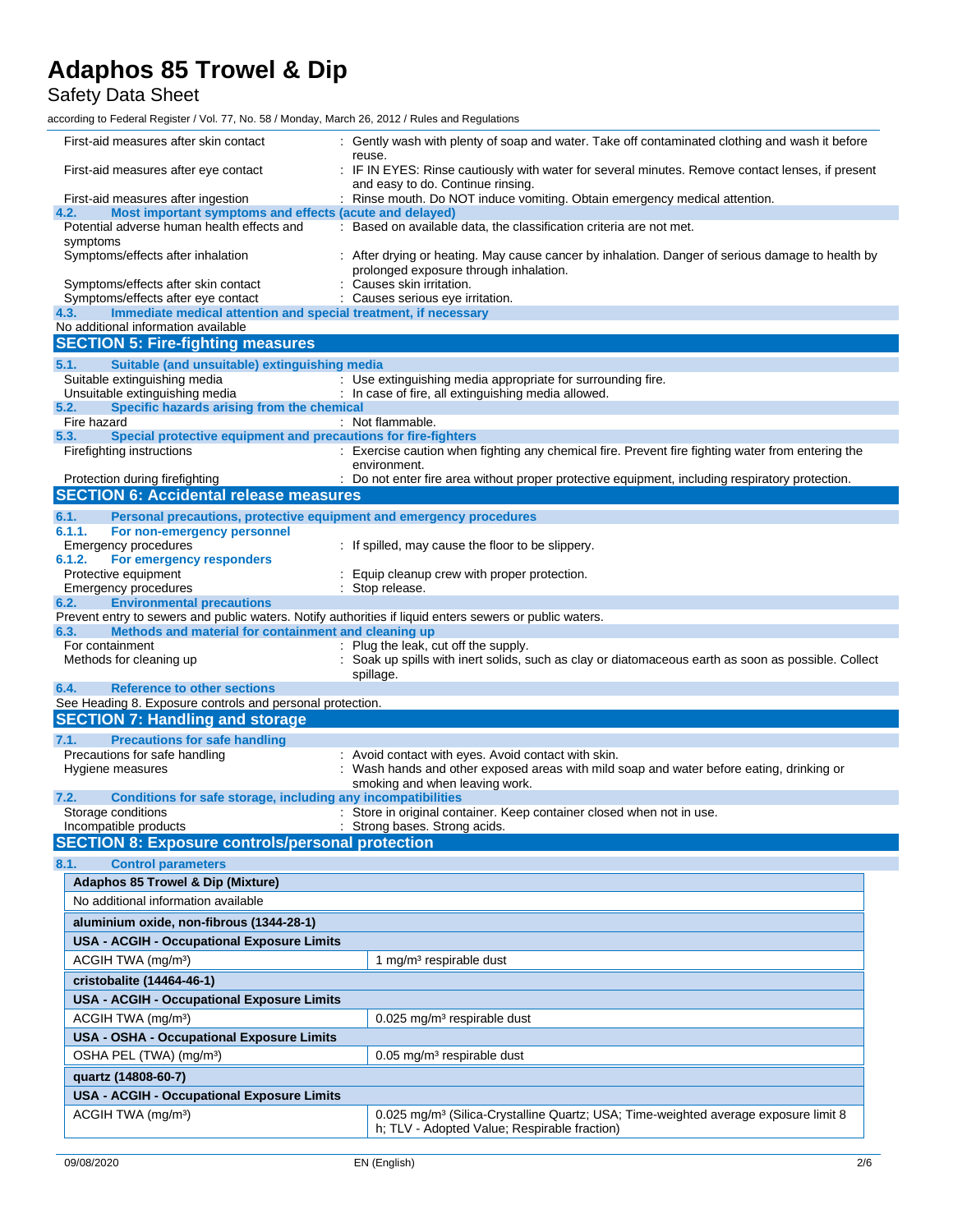Safety Data Sheet

| USA - OSHA - Occupational Exposure Limits                                                                |                                                 |  |  |  |  |
|----------------------------------------------------------------------------------------------------------|-------------------------------------------------|--|--|--|--|
| Local name                                                                                               | Silica, crystalline quartz, respirable dust     |  |  |  |  |
| OSHA PEL (TWA) (mg/m <sup>3</sup> )                                                                      | $0.05$ mg/m <sup>3</sup> respirable dust        |  |  |  |  |
| Remark (OSHA)                                                                                            | (3) See Table Z-3.                              |  |  |  |  |
| <b>Appropriate engineering controls</b><br>8.2.                                                          |                                                 |  |  |  |  |
| Appropriate engineering controls<br>Individual protection measures/Personal protective equipment<br>8.3. | : Emergency eye wash fountain with clean water. |  |  |  |  |
| Personal protective equipment:                                                                           |                                                 |  |  |  |  |
| Avoid all unnecessary exposure.                                                                          |                                                 |  |  |  |  |
| Hand protection:                                                                                         |                                                 |  |  |  |  |
| Wear protective gloves.<br>Eye protection:                                                               |                                                 |  |  |  |  |
| Chemical goggles or safety glasses                                                                       |                                                 |  |  |  |  |
| Skin and body protection:                                                                                |                                                 |  |  |  |  |
| Wear suitable protective clothing<br><b>Respiratory protection:</b>                                      |                                                 |  |  |  |  |
| After air drying or heating. Dust when sawing or tear out. Wear appropriate mask                         |                                                 |  |  |  |  |
| <b>Other information:</b>                                                                                |                                                 |  |  |  |  |
| Do not eat, drink or smoke during use.                                                                   |                                                 |  |  |  |  |
| <b>SECTION 9: Physical and chemical properties</b>                                                       |                                                 |  |  |  |  |
| 9.1.<br>Information on basic physical and chemical properties<br>Physical state                          | : Liquid                                        |  |  |  |  |
| Appearance                                                                                               | : Slurry.                                       |  |  |  |  |
| Colour                                                                                                   | : Grey                                          |  |  |  |  |
| Odour                                                                                                    | : earthy                                        |  |  |  |  |
| Odour threshold                                                                                          | : Not applicable                                |  |  |  |  |
| рH                                                                                                       | : No data available                             |  |  |  |  |
| Melting point                                                                                            | : $>2000$ °F                                    |  |  |  |  |
| Freezing point                                                                                           | $:$ $\approx$ 32 °F Not applicable              |  |  |  |  |
| Boiling point                                                                                            | : Not applicable                                |  |  |  |  |
| Critical temperature                                                                                     | Not applicable                                  |  |  |  |  |
| Critical pressure<br>Flash point                                                                         | Not applicable<br>Not applicable                |  |  |  |  |
| Relative evaporation rate (butylacetate=1)                                                               | : Not applicable                                |  |  |  |  |
| Relative evaporation rate (ether=1)                                                                      | Not applicable                                  |  |  |  |  |
| Flammability (solid, gas)                                                                                | Non flammable.                                  |  |  |  |  |
| Vapour pressure                                                                                          | Not applicable                                  |  |  |  |  |
| Vapour pressure at 50 °C<br>Relative vapour density at 20 °C                                             | Not applicable<br>: No data available           |  |  |  |  |
| Relative density                                                                                         | : $\approx$ 1.7                                 |  |  |  |  |
| Solubility                                                                                               | : Moderately soluble in water.                  |  |  |  |  |
| Partition coefficient n-octanol/water (Log Pow)                                                          | : No data available                             |  |  |  |  |
| Auto-ignition temperature                                                                                | : Not applicable                                |  |  |  |  |
| Decomposition temperature                                                                                | : No data available                             |  |  |  |  |
| Viscosity, kinematic                                                                                     | No data available                               |  |  |  |  |
| Viscosity, dynamic                                                                                       | Not Applicable                                  |  |  |  |  |
| <b>Explosive limits</b>                                                                                  | Not applicable                                  |  |  |  |  |
| <b>Explosive properties</b>                                                                              | No data available                               |  |  |  |  |
| Oxidising properties                                                                                     | : No data available                             |  |  |  |  |
| <b>Other information</b><br>9.2.                                                                         |                                                 |  |  |  |  |
| No additional information available<br><b>SECTION 10: Stability and reactivity</b>                       |                                                 |  |  |  |  |
| 10.1.<br><b>Reactivity</b>                                                                               |                                                 |  |  |  |  |
| Air Setting.                                                                                             |                                                 |  |  |  |  |
| <b>Chemical stability</b><br>10.2.                                                                       |                                                 |  |  |  |  |
| Not established.<br>10.3.<br><b>Possibility of hazardous reactions</b>                                   |                                                 |  |  |  |  |
| Not established.                                                                                         |                                                 |  |  |  |  |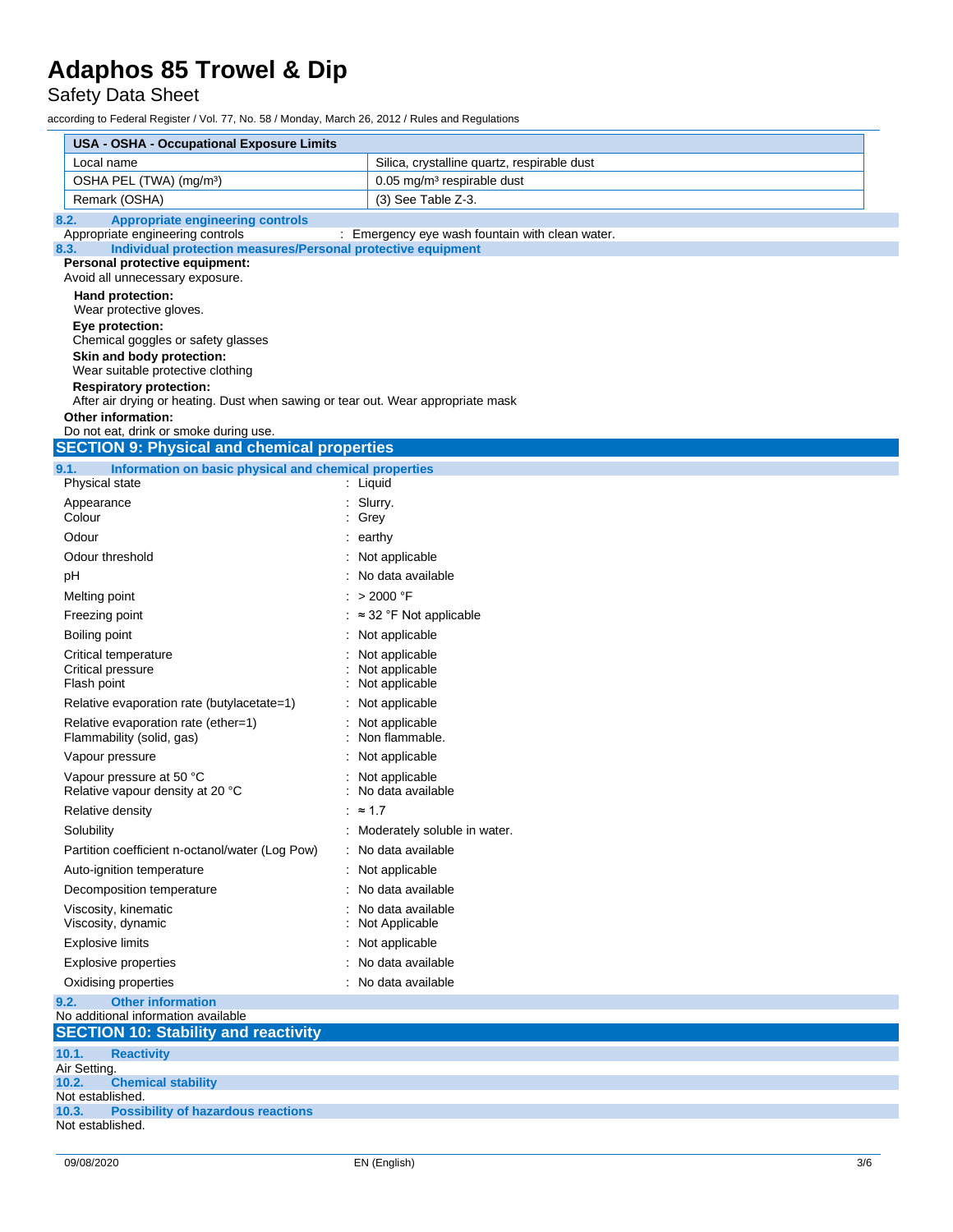#### Safety Data Sheet

| 10.4.<br><b>Conditions to avoid</b>                                                                                                                                             |                                                                                                               |  |  |  |
|---------------------------------------------------------------------------------------------------------------------------------------------------------------------------------|---------------------------------------------------------------------------------------------------------------|--|--|--|
| No additional information available                                                                                                                                             |                                                                                                               |  |  |  |
| 10.5.<br><b>Incompatible materials</b>                                                                                                                                          |                                                                                                               |  |  |  |
| Strong acids. Strong bases.<br><b>Hazardous decomposition products</b><br>10.6.                                                                                                 |                                                                                                               |  |  |  |
|                                                                                                                                                                                 | Under normal conditions of storage and use, hazardous decomposition products should not be produced.          |  |  |  |
| <b>SECTION 11: Toxicological information</b>                                                                                                                                    |                                                                                                               |  |  |  |
| 11.1.<br>Information on toxicological effects                                                                                                                                   |                                                                                                               |  |  |  |
| Acute toxicity (oral)                                                                                                                                                           | : Not classified                                                                                              |  |  |  |
| Acute toxicity (dermal)                                                                                                                                                         | Not classified                                                                                                |  |  |  |
| Acute toxicity (inhalation)                                                                                                                                                     | Not classified                                                                                                |  |  |  |
| aluminium oxide, non-fibrous (1344-28-1)                                                                                                                                        |                                                                                                               |  |  |  |
| LD50 oral rat                                                                                                                                                                   | > 15900 mg/kg bodyweight (Equivalent or similar to OECD 401, Rat, Male / female,<br>Experimental value, Oral) |  |  |  |
| LC50 inhalation rat (mg/l)                                                                                                                                                      | 7.6 mg/l air (Equivalent or similar to OECD 403, 1 h, Rat, Male, Experimental value, Inhalation<br>(aerosol)) |  |  |  |
| Causes skin irritation.<br>Skin corrosion/irritation                                                                                                                            |                                                                                                               |  |  |  |
| Serious eye damage/irritation                                                                                                                                                   | Causes eye irritation.                                                                                        |  |  |  |
| Respiratory or skin sensitisation<br>Germ cell mutagenicity                                                                                                                     | Not classified<br>Not classified                                                                              |  |  |  |
| Carcinogenicity                                                                                                                                                                 | May cause cancer (After drying or heating, Inhalation).                                                       |  |  |  |
| quartz (14808-60-7)                                                                                                                                                             |                                                                                                               |  |  |  |
| IARC group                                                                                                                                                                      | 1 - Carcinogenic to humans                                                                                    |  |  |  |
| Reproductive toxicity                                                                                                                                                           | Not classified                                                                                                |  |  |  |
| STOT-single exposure                                                                                                                                                            | Not classified                                                                                                |  |  |  |
| STOT-repeated exposure                                                                                                                                                          | Not classified                                                                                                |  |  |  |
| Aspiration hazard                                                                                                                                                               | Not classified                                                                                                |  |  |  |
| Viscosity, kinematic<br>Potential adverse human health effects and                                                                                                              | No data available<br>Based on available data, the classification criteria are not met.                        |  |  |  |
| symptoms                                                                                                                                                                        |                                                                                                               |  |  |  |
| Symptoms/effects after inhalation<br>: After drying or heating. May cause cancer by inhalation. Danger of serious damage to health by<br>prolonged exposure through inhalation. |                                                                                                               |  |  |  |
| Symptoms/effects after skin contact                                                                                                                                             | Causes skin irritation.                                                                                       |  |  |  |
|                                                                                                                                                                                 |                                                                                                               |  |  |  |
| Symptoms/effects after eye contact                                                                                                                                              | Causes serious eye irritation.                                                                                |  |  |  |
| <b>SECTION 12: Ecological information</b>                                                                                                                                       |                                                                                                               |  |  |  |
| <b>Toxicity</b><br>12.1.                                                                                                                                                        |                                                                                                               |  |  |  |
| No additional information available                                                                                                                                             |                                                                                                               |  |  |  |
| <b>Persistence and degradability</b><br>12.2.                                                                                                                                   |                                                                                                               |  |  |  |
| <b>Adaphos 85 Trowel &amp; Dip (Mixture)</b>                                                                                                                                    |                                                                                                               |  |  |  |
| Persistence and degradability                                                                                                                                                   | Not established.                                                                                              |  |  |  |
| aluminium oxide, non-fibrous (1344-28-1)                                                                                                                                        |                                                                                                               |  |  |  |
| Persistence and degradability                                                                                                                                                   | Not applicable.                                                                                               |  |  |  |
| Chemical oxygen demand (COD)                                                                                                                                                    | Not applicable                                                                                                |  |  |  |
| ThOD                                                                                                                                                                            | Not applicable                                                                                                |  |  |  |
| cristobalite (14464-46-1)                                                                                                                                                       |                                                                                                               |  |  |  |
| Persistence and degradability                                                                                                                                                   | Mineral. Not applicable.                                                                                      |  |  |  |
| Chemical oxygen demand (COD)                                                                                                                                                    | Not applicable                                                                                                |  |  |  |
| ThOD                                                                                                                                                                            | Not applicable                                                                                                |  |  |  |
| BOD (% of ThOD)                                                                                                                                                                 |                                                                                                               |  |  |  |
| quartz (14808-60-7)                                                                                                                                                             | Not applicable                                                                                                |  |  |  |
| Persistence and degradability                                                                                                                                                   | Not applicable.                                                                                               |  |  |  |
| Biochemical oxygen demand (BOD)                                                                                                                                                 | Not applicable                                                                                                |  |  |  |
| Chemical oxygen demand (COD)                                                                                                                                                    | Not applicable                                                                                                |  |  |  |
| <b>ThOD</b>                                                                                                                                                                     | Not applicable                                                                                                |  |  |  |
|                                                                                                                                                                                 |                                                                                                               |  |  |  |
| <b>Bioaccumulative potential</b><br>12.3.<br><b>Adaphos 85 Trowel &amp; Dip (Mixture)</b>                                                                                       |                                                                                                               |  |  |  |
| Bioaccumulative potential                                                                                                                                                       | Not established.                                                                                              |  |  |  |
|                                                                                                                                                                                 |                                                                                                               |  |  |  |
| aluminium oxide, non-fibrous (1344-28-1)<br>Bioaccumulative potential                                                                                                           | No data available.                                                                                            |  |  |  |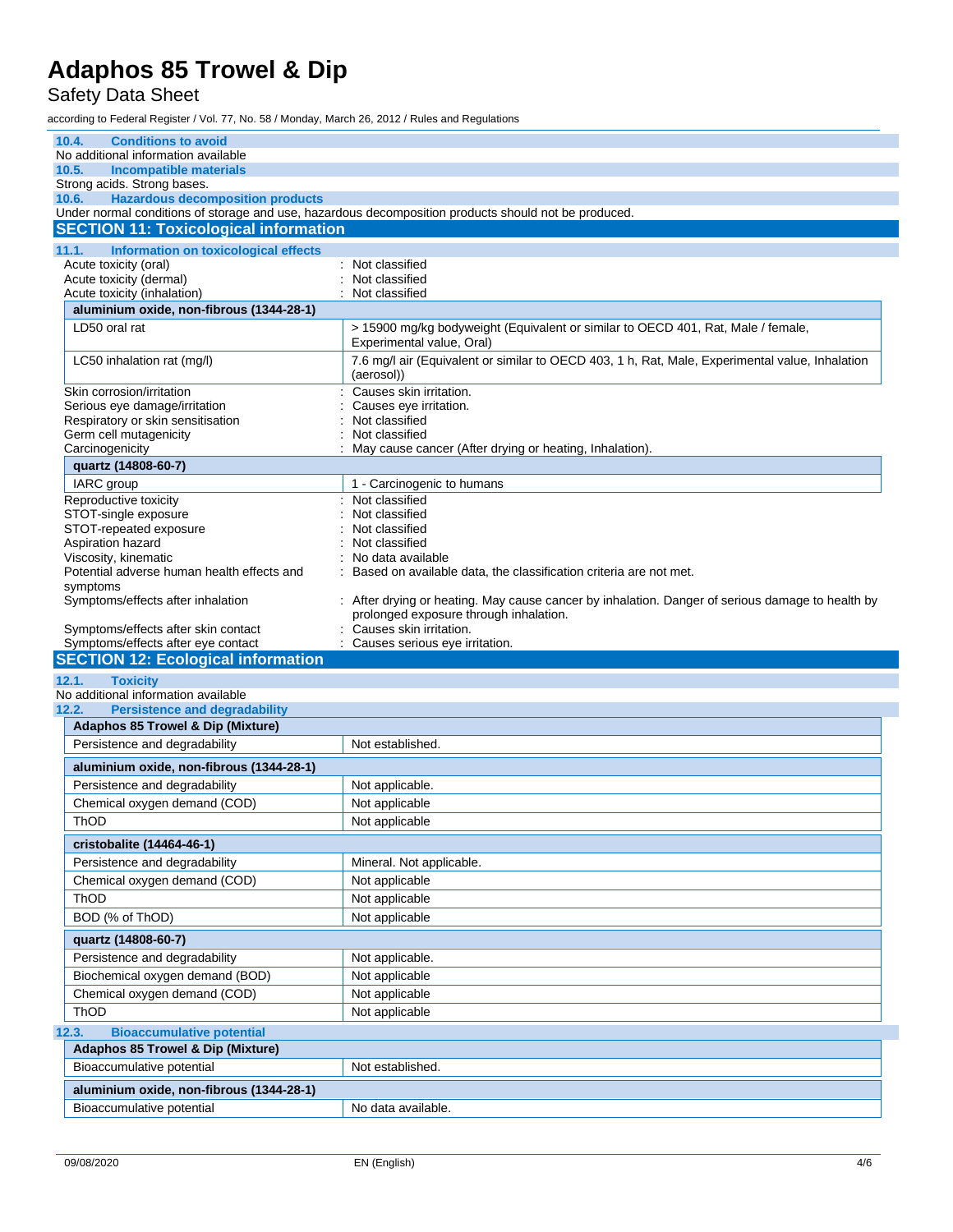### Safety Data Sheet

| cristobalite (14464-46-1)                                                                                                                                                                                                                                                                                                                                      |                                          |                                                                                                                                                             |  |  |  |  |
|----------------------------------------------------------------------------------------------------------------------------------------------------------------------------------------------------------------------------------------------------------------------------------------------------------------------------------------------------------------|------------------------------------------|-------------------------------------------------------------------------------------------------------------------------------------------------------------|--|--|--|--|
| Bioaccumulative potential                                                                                                                                                                                                                                                                                                                                      |                                          | No data available.                                                                                                                                          |  |  |  |  |
|                                                                                                                                                                                                                                                                                                                                                                |                                          |                                                                                                                                                             |  |  |  |  |
| quartz (14808-60-7)                                                                                                                                                                                                                                                                                                                                            |                                          |                                                                                                                                                             |  |  |  |  |
| Bioaccumulative potential                                                                                                                                                                                                                                                                                                                                      |                                          | No data available.                                                                                                                                          |  |  |  |  |
| 12.4.<br><b>Mobility in soil</b>                                                                                                                                                                                                                                                                                                                               |                                          |                                                                                                                                                             |  |  |  |  |
|                                                                                                                                                                                                                                                                                                                                                                | aluminium oxide, non-fibrous (1344-28-1) |                                                                                                                                                             |  |  |  |  |
| Ecology - soil                                                                                                                                                                                                                                                                                                                                                 |                                          | No data available.                                                                                                                                          |  |  |  |  |
| cristobalite (14464-46-1)                                                                                                                                                                                                                                                                                                                                      |                                          |                                                                                                                                                             |  |  |  |  |
| Ecology - soil                                                                                                                                                                                                                                                                                                                                                 |                                          | No data available.                                                                                                                                          |  |  |  |  |
| 12.5.<br><b>Other adverse effects</b>                                                                                                                                                                                                                                                                                                                          |                                          |                                                                                                                                                             |  |  |  |  |
| Effect on the global warming                                                                                                                                                                                                                                                                                                                                   |                                          | None known                                                                                                                                                  |  |  |  |  |
| Other information                                                                                                                                                                                                                                                                                                                                              |                                          | : Avoid release to the environment.                                                                                                                         |  |  |  |  |
| <b>SECTION 13: Disposal considerations</b>                                                                                                                                                                                                                                                                                                                     |                                          |                                                                                                                                                             |  |  |  |  |
| <b>Disposal methods</b><br>13.1.                                                                                                                                                                                                                                                                                                                               |                                          |                                                                                                                                                             |  |  |  |  |
| Product/Packaging disposal recommendations                                                                                                                                                                                                                                                                                                                     |                                          | Dispose in a safe manner in accordance with local/national regulations.                                                                                     |  |  |  |  |
| Ecology - waste materials<br><b>SECTION 14: Transport information</b>                                                                                                                                                                                                                                                                                          |                                          | : Avoid release to the environment.                                                                                                                         |  |  |  |  |
| <b>Department of Transportation (DOT)</b>                                                                                                                                                                                                                                                                                                                      |                                          |                                                                                                                                                             |  |  |  |  |
| In accordance with DOT                                                                                                                                                                                                                                                                                                                                         |                                          |                                                                                                                                                             |  |  |  |  |
| Not regulated<br><b>Transportation of Dangerous Goods</b>                                                                                                                                                                                                                                                                                                      |                                          |                                                                                                                                                             |  |  |  |  |
| Not regulated                                                                                                                                                                                                                                                                                                                                                  |                                          |                                                                                                                                                             |  |  |  |  |
| <b>Transport by sea</b>                                                                                                                                                                                                                                                                                                                                        |                                          |                                                                                                                                                             |  |  |  |  |
| Not regulated                                                                                                                                                                                                                                                                                                                                                  |                                          |                                                                                                                                                             |  |  |  |  |
| <b>Air transport</b>                                                                                                                                                                                                                                                                                                                                           |                                          |                                                                                                                                                             |  |  |  |  |
| Not regulated                                                                                                                                                                                                                                                                                                                                                  |                                          |                                                                                                                                                             |  |  |  |  |
| <b>SECTION 15: Regulatory information</b>                                                                                                                                                                                                                                                                                                                      |                                          |                                                                                                                                                             |  |  |  |  |
| 15.1. US Federal regulations                                                                                                                                                                                                                                                                                                                                   |                                          |                                                                                                                                                             |  |  |  |  |
| Adaphos 85 Trowel & Dip (Mixture)                                                                                                                                                                                                                                                                                                                              |                                          |                                                                                                                                                             |  |  |  |  |
| Substances Control Act (TSCA) inventory                                                                                                                                                                                                                                                                                                                        |                                          | All components of this product are listed, or excluded from listing, on the United States Environmental Protection Agency Toxic                             |  |  |  |  |
| aluminium oxide, non-fibrous (1344-28-1)                                                                                                                                                                                                                                                                                                                       |                                          |                                                                                                                                                             |  |  |  |  |
| Not subject to reporting requirements of the United States SARA Section 313                                                                                                                                                                                                                                                                                    |                                          |                                                                                                                                                             |  |  |  |  |
| SARA Section 311/312 Hazard<br>Note: The section 313 chemical list contains "CAS # 1344-28-1 Aluminum Oxide (Fibrous forms)"; the<br>Aluminum oxide contained in this product is non-fibrous, and thus is not a section 313 material. Only<br>Classes<br>manufacturing, processing, or otherwise use of aluminum oxide in the fibrous form triggers reporting. |                                          |                                                                                                                                                             |  |  |  |  |
| 15.2. International regulations<br><b>CANADA</b>                                                                                                                                                                                                                                                                                                               |                                          |                                                                                                                                                             |  |  |  |  |
|                                                                                                                                                                                                                                                                                                                                                                |                                          |                                                                                                                                                             |  |  |  |  |
| aluminium oxide, non-fibrous (1344-28-1)                                                                                                                                                                                                                                                                                                                       |                                          |                                                                                                                                                             |  |  |  |  |
| Listed on the Canadian DSL (Domestic Substances List)                                                                                                                                                                                                                                                                                                          |                                          |                                                                                                                                                             |  |  |  |  |
| cristobalite (14464-46-1)                                                                                                                                                                                                                                                                                                                                      |                                          |                                                                                                                                                             |  |  |  |  |
| Listed on the Canadian DSL (Domestic Substances List)                                                                                                                                                                                                                                                                                                          |                                          |                                                                                                                                                             |  |  |  |  |
| <b>EU-Regulations</b><br>No additional information available<br><b>National requlations</b>                                                                                                                                                                                                                                                                    |                                          |                                                                                                                                                             |  |  |  |  |
| quartz (14808-60-7)                                                                                                                                                                                                                                                                                                                                            |                                          |                                                                                                                                                             |  |  |  |  |
| Listed on IARC (International Agency for Research on Cancer)                                                                                                                                                                                                                                                                                                   |                                          |                                                                                                                                                             |  |  |  |  |
| 15.3. US State regulations                                                                                                                                                                                                                                                                                                                                     |                                          |                                                                                                                                                             |  |  |  |  |
| <b>Adaphos 85 Trowel &amp; Dip (Mixture)</b>                                                                                                                                                                                                                                                                                                                   |                                          |                                                                                                                                                             |  |  |  |  |
| U.S. - California - Proposition 65 - Other<br>information                                                                                                                                                                                                                                                                                                      |                                          | This product contains crystalline silica, a chemical known to the state of California to<br>cause cancer. For more information go to WWW.P65Warnings.ca.gov |  |  |  |  |
|                                                                                                                                                                                                                                                                                                                                                                |                                          |                                                                                                                                                             |  |  |  |  |